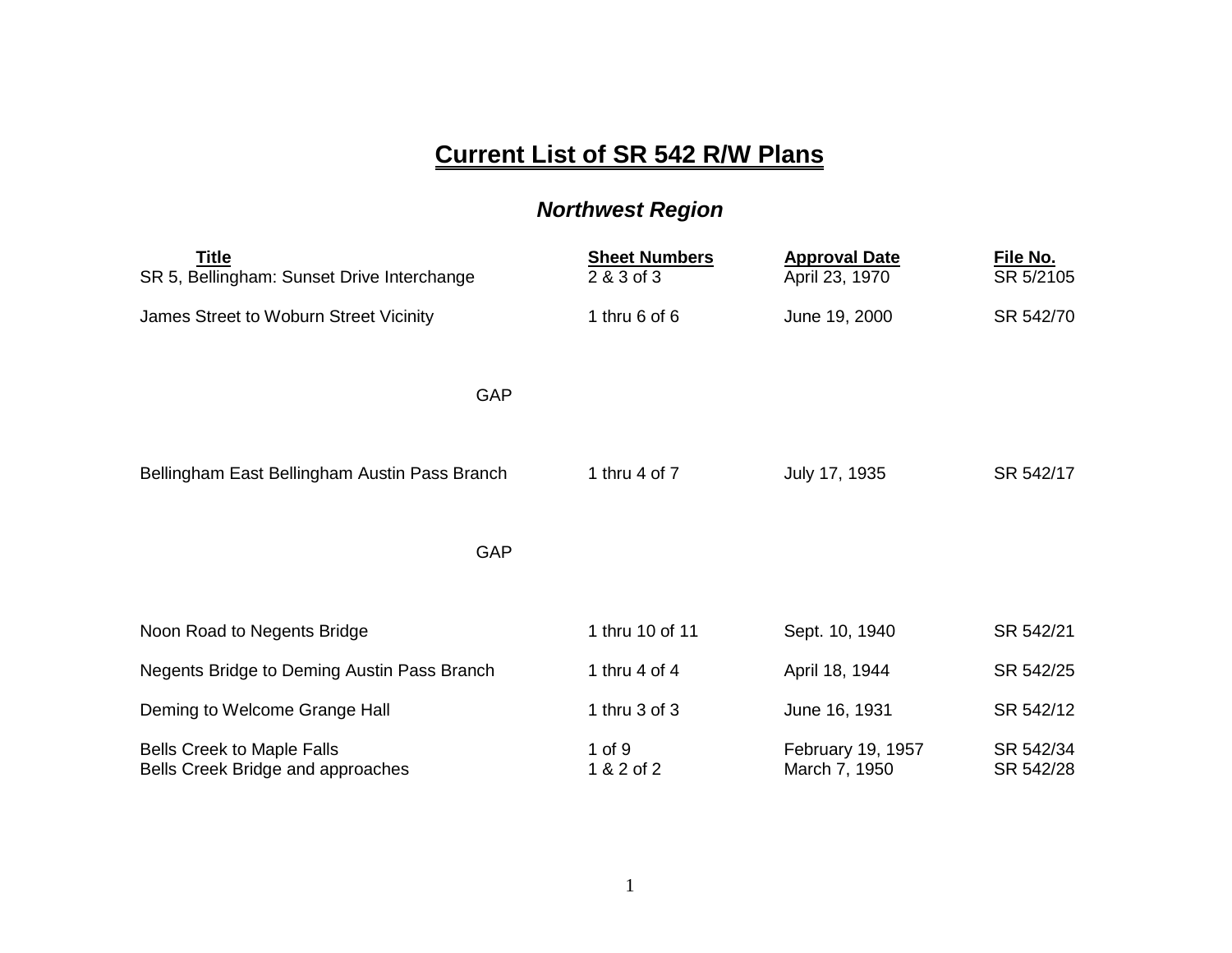| <b>Bells Creek to Maple Falls</b>                                          | 2 thru $4$ of $9$ | February 19, 1957                      | SR 542/34 |
|----------------------------------------------------------------------------|-------------------|----------------------------------------|-----------|
| Welcome Grange Hall to Kendall Creek                                       | 1 thru 4 of 5     | Aug 29, 1939                           | SR 542/24 |
| <b>Bells Creek to Maple Falls</b>                                          | 4 of 9            | February 19, 1957                      | SR 542/34 |
| Welcome Grange Hall to Maple Falls                                         | $1$ of $3$        | <b>Traced October 1952</b>             | SR 542/40 |
| Kendall Vicinity: Leavitt Curve                                            | 1 & 2 of 2        | July 11, 1983                          | SR 542/57 |
| <b>Maple Falls Westerly</b>                                                | 1 thru 3 of 3     | June 20, 1991                          | SR 542/65 |
| <b>Bells Creek to Maple Falls</b>                                          | 9 of 9            | February 19, 1957                      | SR 542/34 |
| Kendall Intersection Improvement                                           | $1-3$ of $3$      | August 5, 2014                         | SR 542/74 |
| Welcome Grange Hall to Maple Falls                                         | $2$ of $3$        | <b>Traced October 1952</b>             | SR 542/40 |
| Maple Falls East                                                           | 3 of 3            | <b>Traced October 1952</b>             | SR 542/40 |
| <b>Bruce Creek Vicinity</b>                                                | $1-3$ of $3$      | September 6, 2007                      | SR 542/72 |
| <b>Boulder Creek Vicinity</b>                                              | 1 thru 3 of 3     | Approved and Adopted<br>March 19, 2002 | SR 542/71 |
| <b>Baptist Creek Vicinity</b>                                              | $1-3$ of $3$      | September 27, 2007                     | SR 542/73 |
| Permanent Highway No. 8 Maple Falls Township                               | 4 of 10           | February 1922                          | SR 542/42 |
| Boulder Creek to Warnick (R/W Acquired but<br>Alignment never constructed) | 1 thru 3 of 3     | May 23, 1950                           | SR 542/36 |
| Permanent Highway No. 8 Maple Fall Township                                | 5 & 6 of 10       | February 1922                          | SR 542/42 |